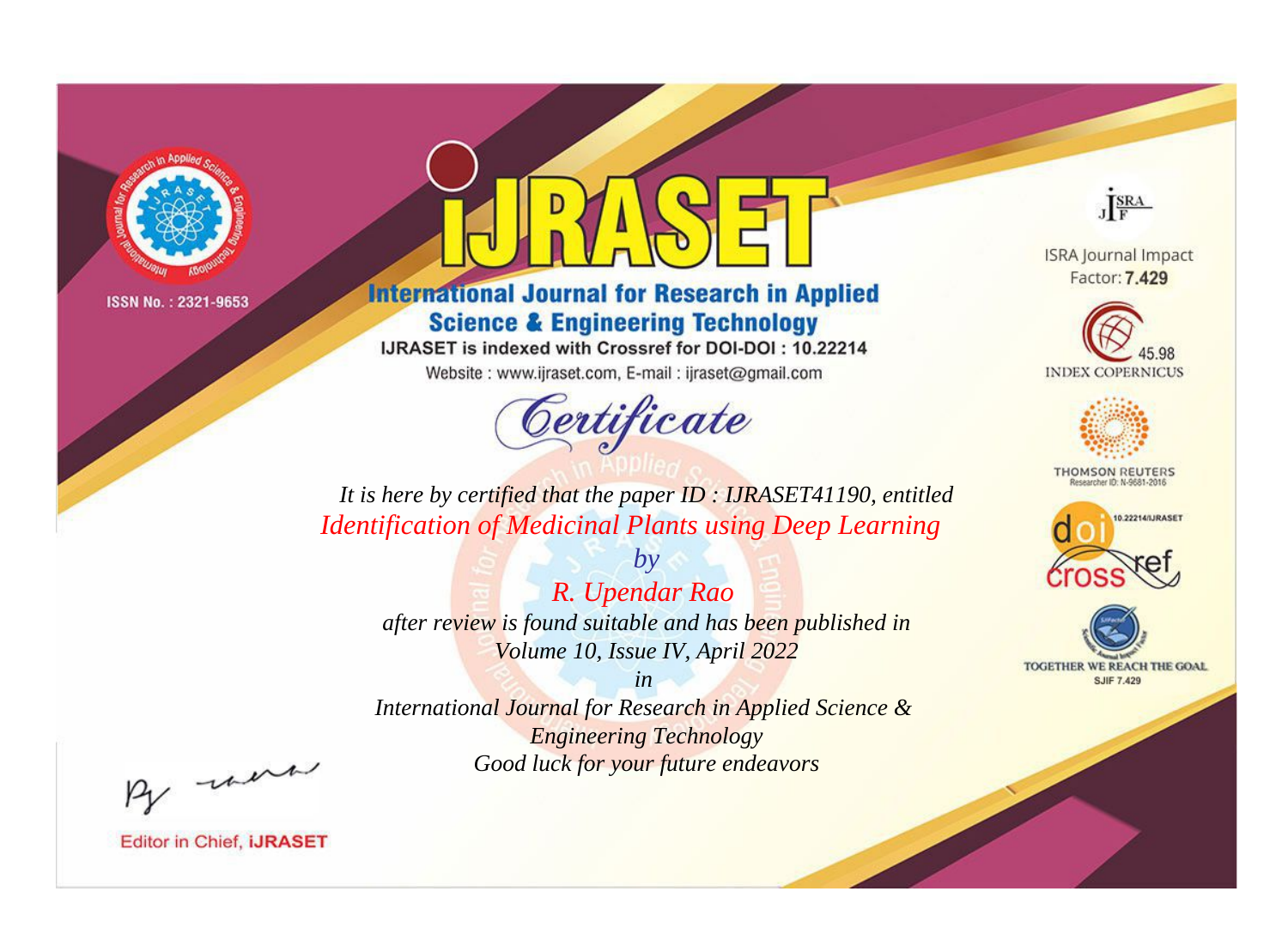

# **International Journal for Research in Applied Science & Engineering Technology**

IJRASET is indexed with Crossref for DOI-DOI: 10.22214

Website: www.ijraset.com, E-mail: ijraset@gmail.com



JERA

**ISRA Journal Impact** Factor: 7.429





**THOMSON REUTERS** 



TOGETHER WE REACH THE GOAL **SJIF 7.429** 

*It is here by certified that the paper ID : IJRASET41190, entitled Identification of Medicinal Plants using Deep Learning*

*M. Sai Lahari after review is found suitable and has been published in Volume 10, Issue IV, April 2022*

*by*

*in* 

*International Journal for Research in Applied Science & Engineering Technology Good luck for your future endeavors*

By morn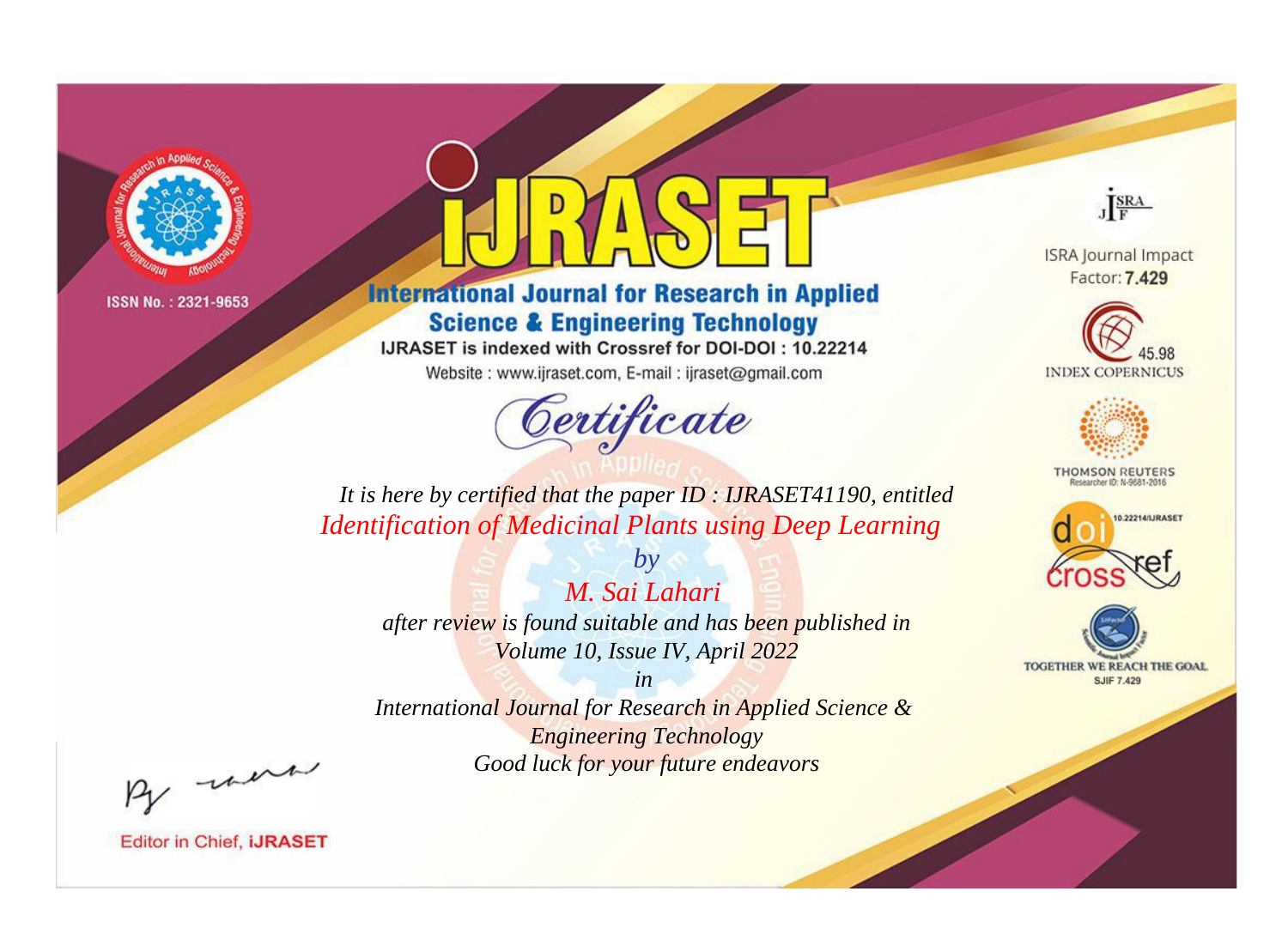

# **International Journal for Research in Applied Science & Engineering Technology**

IJRASET is indexed with Crossref for DOI-DOI: 10.22214

Website: www.ijraset.com, E-mail: ijraset@gmail.com



JERA

**ISRA Journal Impact** Factor: 7.429





**THOMSON REUTERS** 



TOGETHER WE REACH THE GOAL **SJIF 7.429** 

*It is here by certified that the paper ID : IJRASET41190, entitled Identification of Medicinal Plants using Deep Learning*

*K. Pavana Sri after review is found suitable and has been published in Volume 10, Issue IV, April 2022*

*by*

*in* 

*International Journal for Research in Applied Science & Engineering Technology Good luck for your future endeavors*

By morn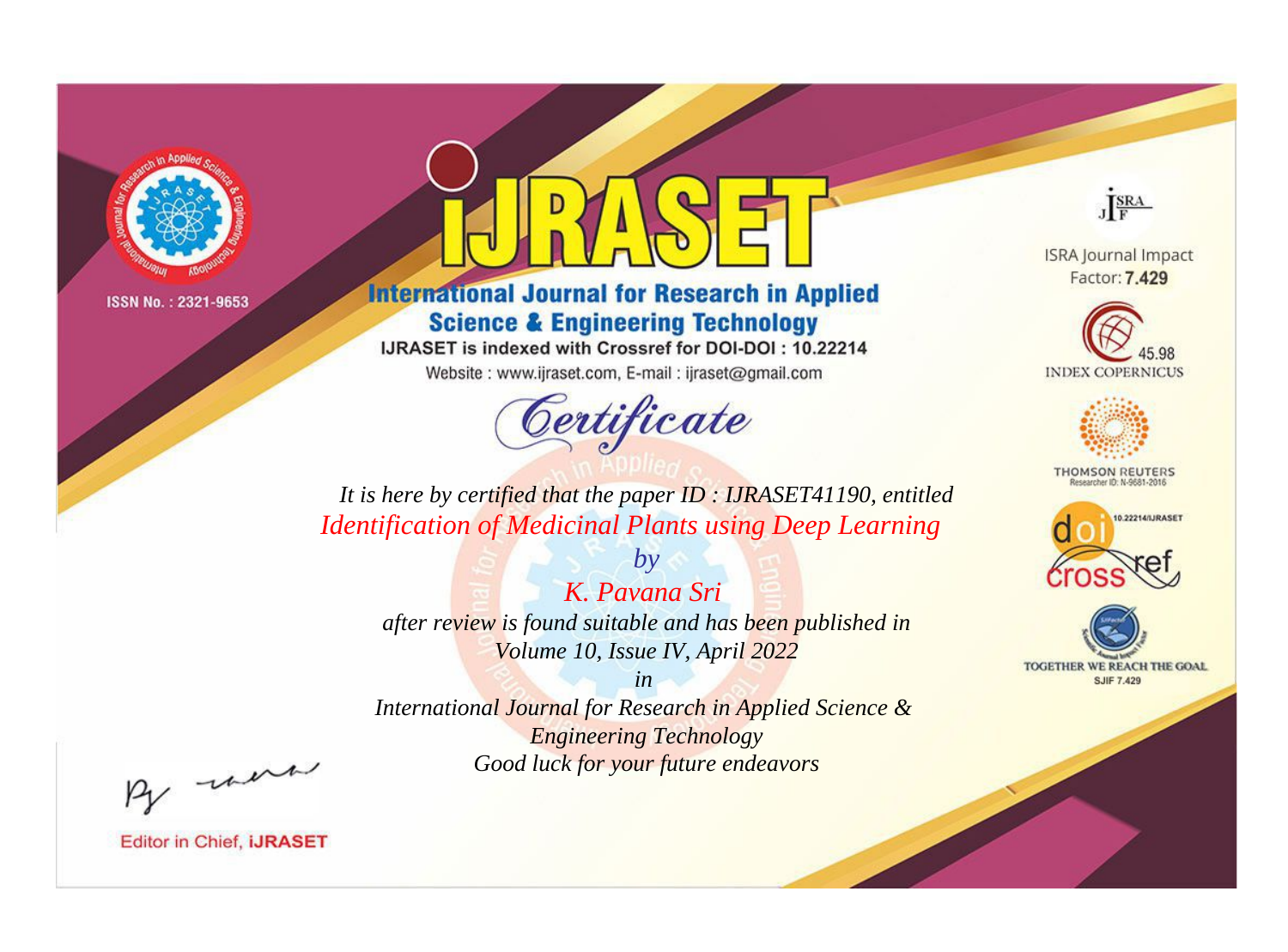

# **International Journal for Research in Applied Science & Engineering Technology**

IJRASET is indexed with Crossref for DOI-DOI: 10.22214

Website: www.ijraset.com, E-mail: ijraset@gmail.com



JERA

**ISRA Journal Impact** Factor: 7.429





**THOMSON REUTERS** 



TOGETHER WE REACH THE GOAL **SJIF 7.429** 

*It is here by certified that the paper ID : IJRASET41190, entitled Identification of Medicinal Plants using Deep Learning*

*by K. Yaminee Srujana after review is found suitable and has been published in Volume 10, Issue IV, April 2022*

*in* 

*International Journal for Research in Applied Science & Engineering Technology Good luck for your future endeavors*

By morn